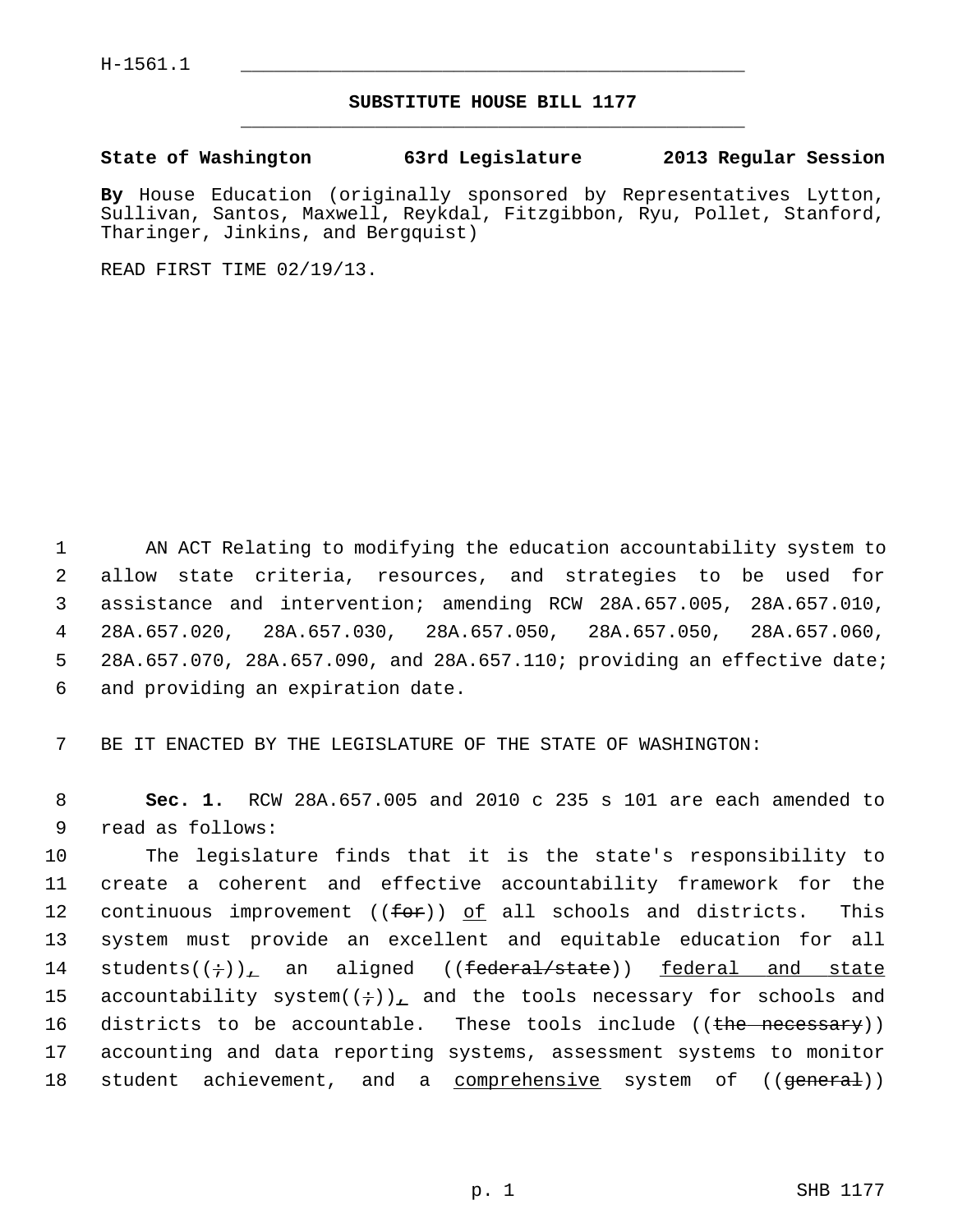1 differentiated support, targeted assistance, and, if necessary, 2 intervention.

 3 The office of the superintendent of public instruction is 4 responsible for developing and implementing the accountability tools to 5 build district capacity and working within federal and state 6 guidelines. The legislature assigned the state board of education 7 responsibility and oversight for creating an accountability framework. 8 This framework provides a unified system of support for challenged 9 schools that aligns with basic education, increases the level of 10 support based upon the magnitude of need, and uses data for decisions. 11 Such a system will identify schools and their districts for recognition 12 as well as for additional state support. For a specific group of 13 ((challenged schools, defined as)) persistently lowest-achieving 14 schools( $(\tau)$ ) and their districts, it is necessary to provide a required 15 action process that creates a partnership between the state and local 16 district to target funds and assistance to turn around the identified 17 ((lowest-achieving)) schools.

18 Phase I of this accountability system will recognize schools that 19 have done an exemplary job of raising student achievement and closing 20 the achievement gaps using the ((state board of education's 21 accountability)) Washington achievement index adopted by the state 22 board of education. The state board of education shall have ongoing 23 collaboration with the ((achievement)) educational opportunity gap 24 oversight and accountability committee regarding the measures used to 25 measure the closing of the achievement gaps and  $($  ( $t$ he)) recognition 26 provided to the school districts for closing the achievement gaps. 27 Phase I will also target the lowest five percent of persistently 28 lowest-achieving schools defined under federal guidelines to provide 29 federal funds and federal intervention models through a voluntary 30 option in 2010, and for those who do not volunteer and have not 31 improved student achievement, a required action process beginning in 32 2011.

33 Phase II of this accountability system will work toward 34 implementing the ((state board of education's accountability)) 35 Washington achievement index for identification of challenged schools 36 in need of improvement, including those that are not Title I schools, 37 and the use of state and local intervention models and federal and 38 state funds through a ((required action process)) comprehensive system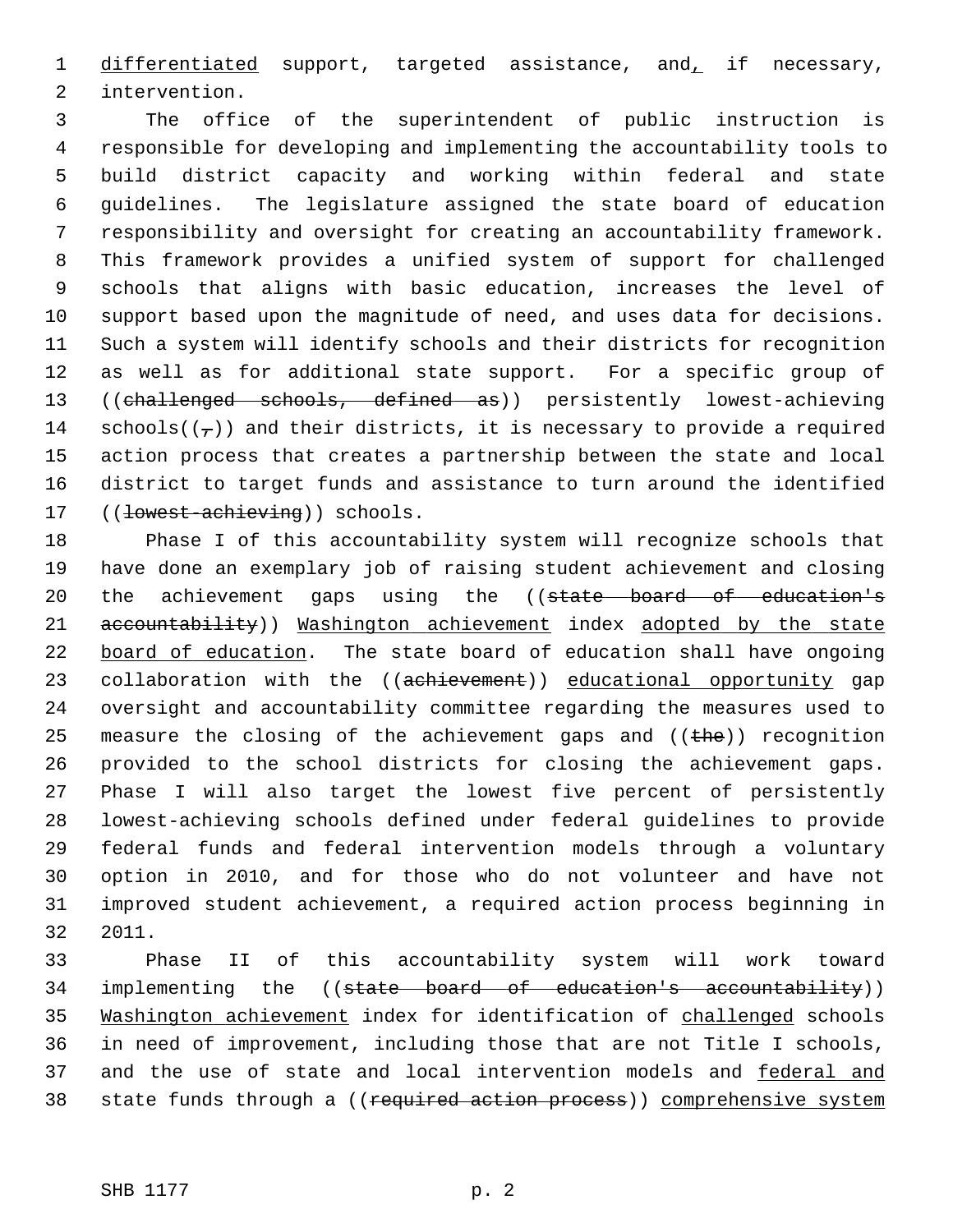1 of differentiated support, targeted assistance, and intervention 2 beginning in ((2013, in addition to the federal program)) the 2014-15 3 school year. If federal approval of the ((state board of education's 4 accountability)) Washington achievement index ((must be)) is not 5 obtained ((or else)), the federal guidelines for ((persistently lowest-6 achieving)) identifying schools will continue to be used.

 7 The expectation from implementation of this accountability system 8 is the improvement of student achievement for all students to prepare 9 them for postsecondary education, work, and global citizenship in the 10 twenty-first century.

11 **Sec. 2.** RCW 28A.657.010 and 2010 c 235 s 112 are each amended to 12 read as follows:

13 The definitions in this section apply throughout this chapter 14 unless the context clearly requires otherwise.

15 (1) "All students group" means those students in grades three 16 through eight and high school who take the state's assessment in 17 reading or English language arts and mathematics required under 20 18 U.S.C. Sec. 6311(b)(3).

19 (2) "Title I" means Title I, part A of the federal elementary and 20 secondary education act of 1965 (ESEA) (20 U.S.C. Secs. 6311-6322).

21 (3) "Turnaround principles" include but are not limited to the 22 following:

23 (a) Providing strong leadership;

24 (b) Ensuring teachers are effective and able to improve 25 instruction;

26 (c) Increasing learning time;

27 (d) Strengthening the school's instructional program;

28 (e) Using data to inform instruction;

29 (f) Establishing a safe and supportive school environment; and

30 (g) Engaging families and communities.

31 **Sec. 3.** RCW 28A.657.020 and 2010 c 235 s 102 are each amended to 32 read as follows:

33 (1) Beginning in 2010, and each year thereafter( $(\frac{1}{1 + by})$ ) through 34 December  $((1st))$  1, 2012, the superintendent of public instruction 35 shall annually identify schools as one of the state's persistently 36 lowest-achieving schools if the school is a Title I school, or a school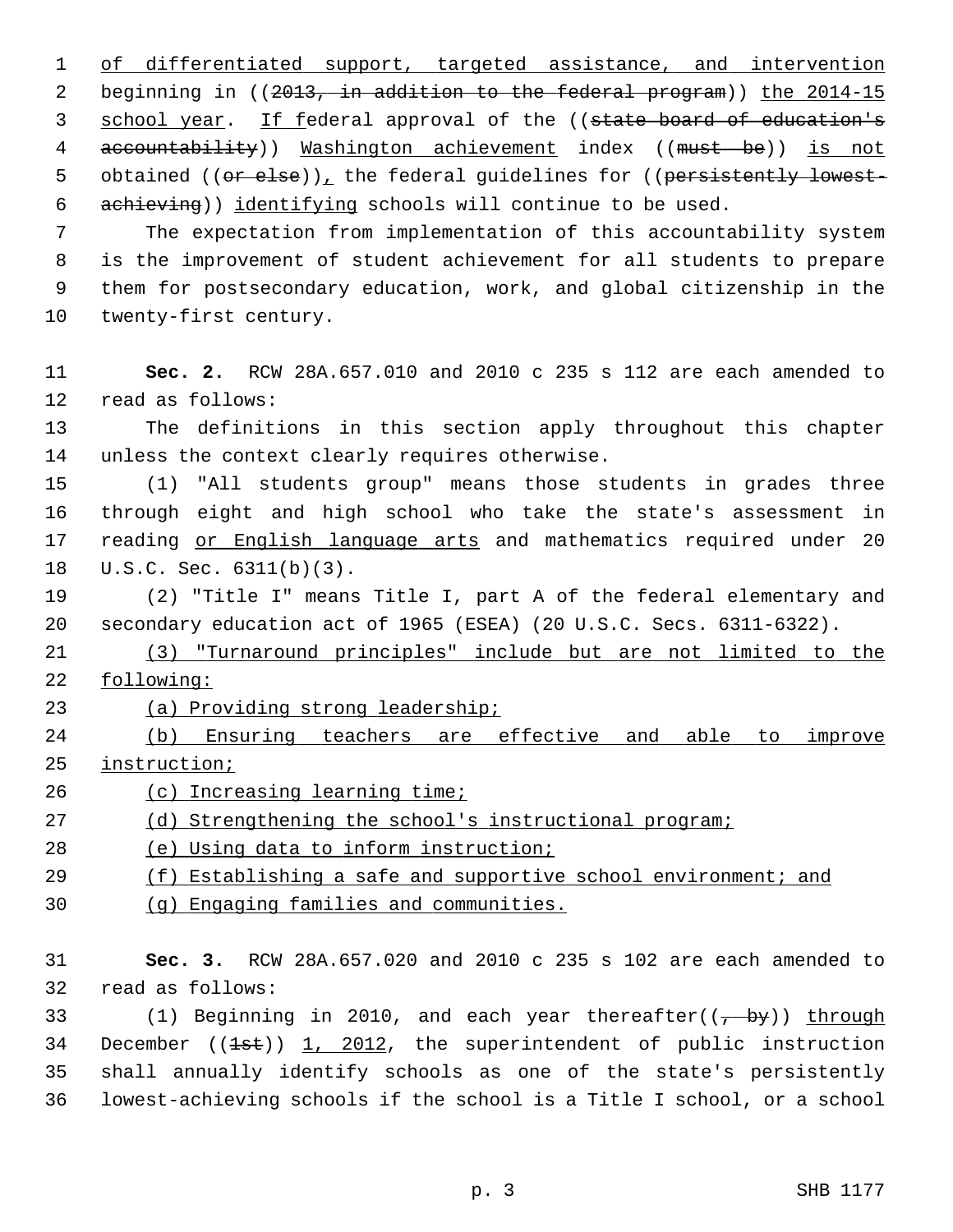1 that is eligible for but does not receive Title I funds, that is among 2 the lowest-achieving five percent of Title I or Title I eligible 3 schools in the state.

 4 (2) The criteria for determining whether a school is among the 5 persistently lowest-achieving five percent of Title I schools, or Title 6 I eligible schools, under subsection (1) of this section shall be 7 established by the superintendent of public instruction. The criteria 8 must meet all applicable requirements for the receipt of a federal 9 school improvement grant under the American recovery and reinvestment 10 act of 2009 and Title I of the elementary and secondary education act 11 of 1965, and take into account both:

12 (a) The academic achievement of the "all students" group in a 13 school in terms of proficiency on the state's assessment, and any 14 alternative assessments, in reading and mathematics combined; and

15 (b) The school's lack of progress on the mathematics and reading 16 assessments over a number of years in the "all students" group.

 (3)(a) Beginning December 1, 2013, and each December thereafter, the superintendent of public instruction shall annually identify 19 challenged schools in need of improvement and a subset of such schools that are the persistently lowest-achieving schools in the state.

 (b) The criteria for determining whether a school is a challenged school in need of improvement shall be established by the 23 superintendent of public instruction. The criteria must meet all applicable federal requirements under Title I of the elementary and secondary education act of 1965 and other federal rules or guidance, including applicable requirements for the receipt of federal school improvement funds if available, but shall apply equally to Title I, Title I-eligible, and non-Title I schools in the state. The criteria must take into account the academic achievement of the "all students" group and subgroups of students in a school in terms of proficiency on the state assessments in reading or English language arts and mathematics and a high school's graduation rate for all students and subgroups of students. The superintendent may establish tiered categories of challenged schools based on the relative performance of all students, subgroups of students, and other factors.

36 (c) The superintendent of public instruction shall also establish 37 criteria for determining whether a challenged school in need of 38 improvement is also a persistently lowest-achieving school for purposes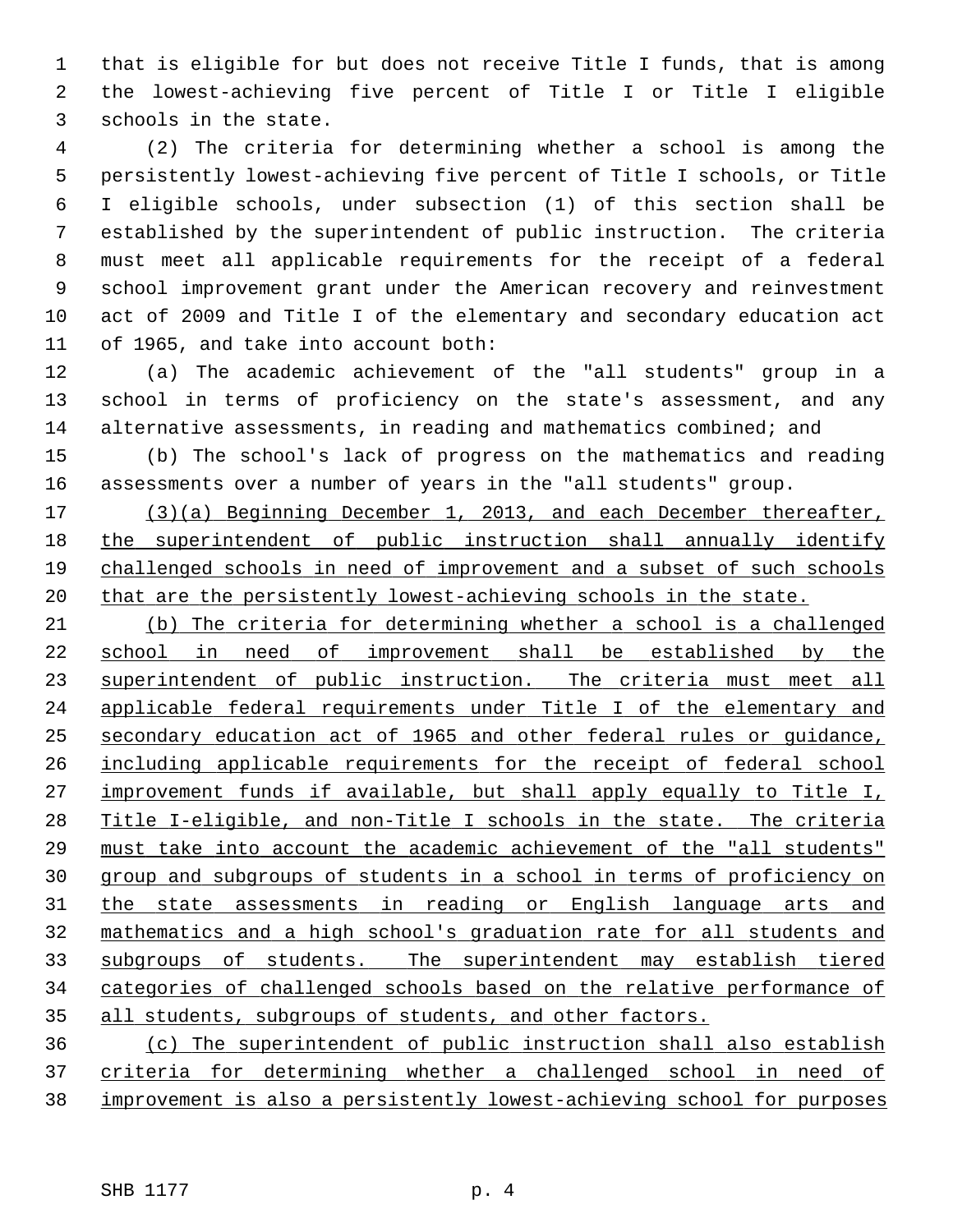1 of the required action district process under this chapter, which shall 2 include the school's lack of progress for all students and subgroups of 3 students over a number of years.

 (d) If the Washington achievement index is approved by the United States department of education for use in identifying schools for federal purposes, the superintendent of public instruction shall use the approved index to identify schools under (b) and (c) of this subsection.

 9 **Sec. 4.** RCW 28A.657.030 and 2010 c 235 s 103 are each amended to 10 read as follows:

11 (1) Beginning in January 2011, the superintendent of public 12 instruction shall annually recommend to the state board of education 13 school districts for designation as required action districts. A 14 district with at least one school identified as a persistently lowest-15 achieving school according to the criteria established by the 16 superintendent of public instruction under RCW 28A.657.020 shall be 17 designated as a required action district ((if it meets the criteria 18 developed by the superintendent of public instruction)). However, a 19 school district shall not be recommended for designation as a required 20 action district if the district was awarded a federal school 21 improvement grant by the superintendent in 2010 and for three 22 consecutive years following receipt of the grant implemented a federal 23 school intervention model at each school identified for improvement. 24 The state board of education may designate a district that received a 25 school improvement grant in 2010 as a required action district if after 26 three years of voluntarily implementing a plan the district continues 27 to have a school identified as persistently lowest-achieving and meets 28 the criteria for designation established by the superintendent of 29 public instruction.

30 (2) The superintendent of public instruction shall provide a school 31 district superintendent with written notice of the recommendation for 32 designation as a required action district by certified mail or personal 33 service. A school district superintendent may request reconsideration 34 of the superintendent of public instruction's recommendation. The 35 reconsideration shall be limited to a determination of whether the 36 school district met the criteria for being recommended as a required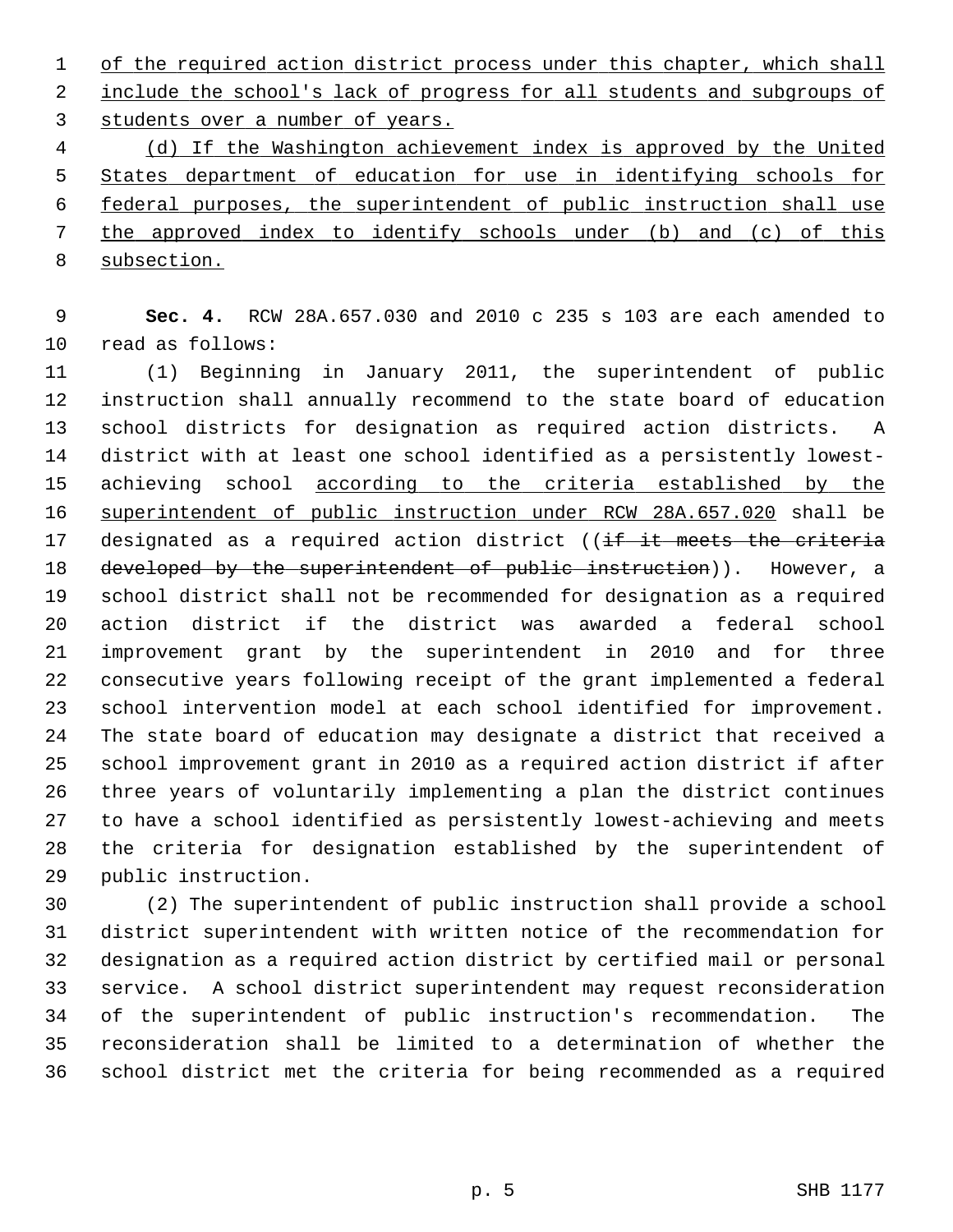1 action district. A request for reconsideration must be in writing and 2 served on the superintendent of public instruction within ten days of 3 service of the notice of the superintendent's recommendation.

 4 (3) The state board of education shall annually designate those 5 districts recommended by the superintendent in subsection (1) of this 6 section as required action districts. A district designated as a 7 required action district shall be required to notify all parents of 8 students attending a school identified as a persistently lowest- 9 achieving school in the district of the state board of education's 10 designation of the district as a required action district and the 11 process for complying with the requirements set forth in RCW 12 28A.657.040 through 28A.657.100.

13 **Sec. 5.** RCW 28A.657.050 and 2012 c 53 s 10 are each amended to 14 read as follows:

15 (1) The local district superintendent and local school board of a 16 school district designated as a required action district must submit a 17 required action plan to the state board of education for approval. 18 Unless otherwise required by subsection (3) of this section, the plan 19 must be submitted under a schedule as required by the state board. A 20 required action plan must be developed in collaboration with 21 administrators, teachers, and other staff, parents, unions representing 22 any employees within the district, students, and other representatives 23 of the local community. The superintendent of public instruction shall 24 provide a district with assistance in developing its plan if requested. 25 The school board must conduct a public hearing to allow for comment on 26 a proposed required action plan. The local school district shall 27 submit the plan first to the office of the superintendent of public 28 instruction to review and approve that the plan is consistent with 29 federal and state guidelines, as applicable. After the office of the 30 superintendent of public instruction has approved that the plan is 31 consistent with federal and state guidelines, the local school district 32 must submit its required action plan to the state board of education 33 for approval.

34 (2) A required action plan must include all of the following:

35 (a) Implementation of ((one of the four federal)) an intervention 36 model(( $\pm$ )) or turnaround principles required for the receipt of ( $\pm$ )) 37 federal or state funds for school improvement  $((\text{grant}_t))$  for those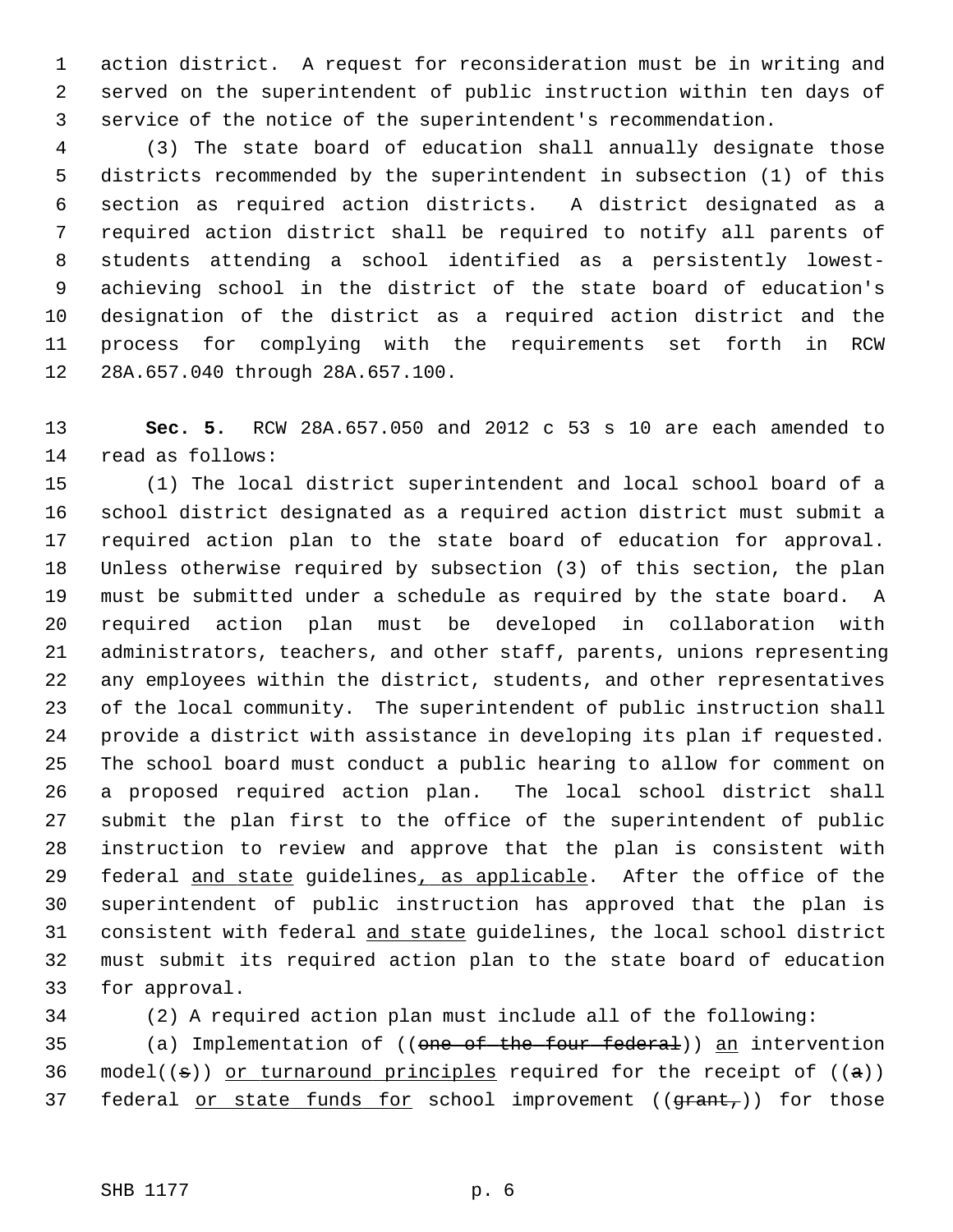1 persistently lowest-achieving schools that the district will be 2 focusing on for required action. ((However, a district may not 3 establish a charter school under a federal intervention model without 4 express legislative authority. The intervention models are the 5 turnaround, restart, school closure, and transformation models.)) The 6 intervention model selected and the implementation of turnaround 7 principles must address the concerns raised in the academic performance 8 audit and be intended to improve student performance to allow a school 9 district to be removed from the list of districts designated as a 10 required action district by the state board of education within three 11 years of implementation of the plan;

12 (b) Submission of an application for ((a federal school improvement 13 grant or a grant from other)) federal or state funds for school 14 improvement to the superintendent of public instruction;

15 (c) A budget that provides for adequate resources to implement the 16 ((federal)) model selected and any other requirements of the plan;

17 (d) A description of the changes in the district's or school's 18 existing policies, structures, agreements, processes, and practices 19 that are intended to attain significant achievement gains for all 20 students enrolled in the school and how the district intends to address 21 the findings of the academic performance audit; and

22 (e) Identification of the measures that the school district will 23 use in assessing student achievement at a school identified as a 24 persistently lowest-achieving school, which include improving 25 mathematics and reading or English language arts student achievement 26 and graduation rates as defined by the office of the superintendent of 27 public instruction that enable the school to no longer be identified as 28 a persistently lowest-achieving school.

29 (3)(a) For any district designated for required action, the parties 30 to any collective bargaining agreement negotiated, renewed, or extended 31 under chapter 41.59 or 41.56 RCW after June 10, 2010, must reopen the 32 agreement, or negotiate an addendum, if needed, to make changes to 33 terms and conditions of employment that are necessary to implement a 34 required action plan. For any district applying to participate in a 35 collaborative schools for innovation and success pilot project under 36 RCW 28A.630.104, the parties to any collective bargaining agreement 37 negotiated, renewed, or extended under chapter 41.59 or 41.56 RCW after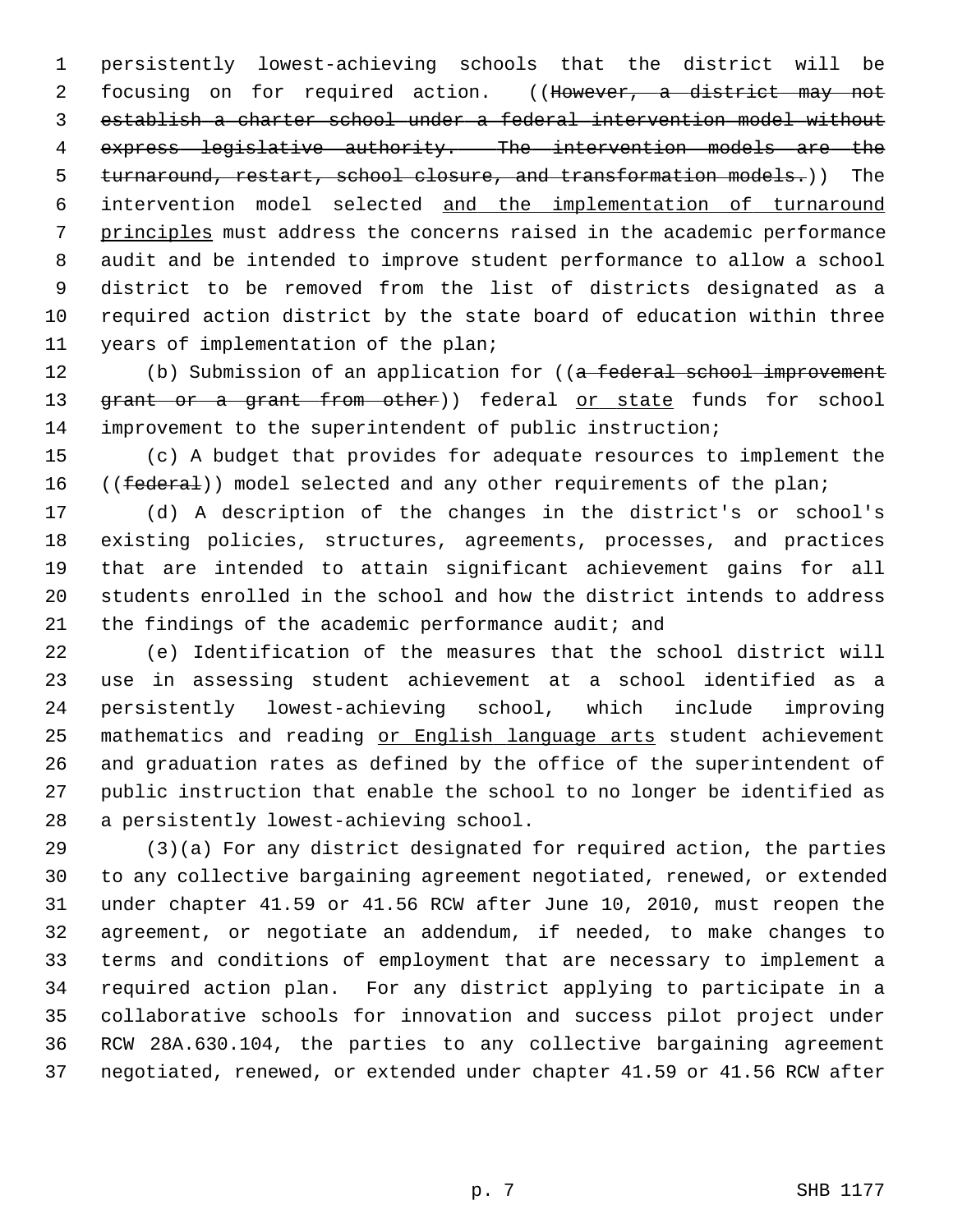1 June 7, 2012, must reopen the agreement, or negotiate an addendum, if 2 needed, to make changes to terms and conditions of employment that are 3 necessary to implement an innovation and success plan.

 4 (b) If the school district and the employee organizations are 5 unable to agree on the terms of an addendum or modification to an 6 existing collective bargaining agreement, the parties, including all 7 labor organizations affected under the required action plan, shall 8 request the public employment relations commission to, and the 9 commission shall, appoint an employee of the commission to act as a 10 mediator to assist in the resolution of a dispute between the school 11 district and the employee organizations. Beginning in 2011, and each 12 year thereafter, mediation shall commence no later than April 15th. 13 All mediations held under this section shall include the employer and 14 representatives of all affected bargaining units.

15 (c) If the executive director of the public employment relations 16 commission, upon the recommendation of the assigned mediator, finds 17 that the employer and any affected bargaining unit are unable to reach 18 agreement following a reasonable period of negotiations and mediation, 19 but by no later than May 15th of the year in which mediation occurred, 20 the executive director shall certify any disputed issues for a decision 21 by the superior court in the county where the school district is 22 located. The issues for determination by the superior court must be 23 limited to the issues certified by the executive director.

24 (d) The process for filing with the court in this subsection (3)(d) 25 must be used in the case where the executive director certifies issues 26 for a decision by the superior court.

27 (i) The school district shall file a petition with the superior 28 court, by no later than May 20th of the same year in which the issues 29 were certified, setting forth the following:

30 (A) The name, address, and telephone number of the school district 31 and its principal representative;

32 (B) The name, address, and telephone number of the employee 33 organizations and their principal representatives;

34 (C) A description of the bargaining units involved;

35 (D) A copy of the unresolved issues certified by the executive 36 director for a final and binding decision by the court; and

37 (E) The academic performance audit that the office of the 38 superintendent of public instruction completed for the school district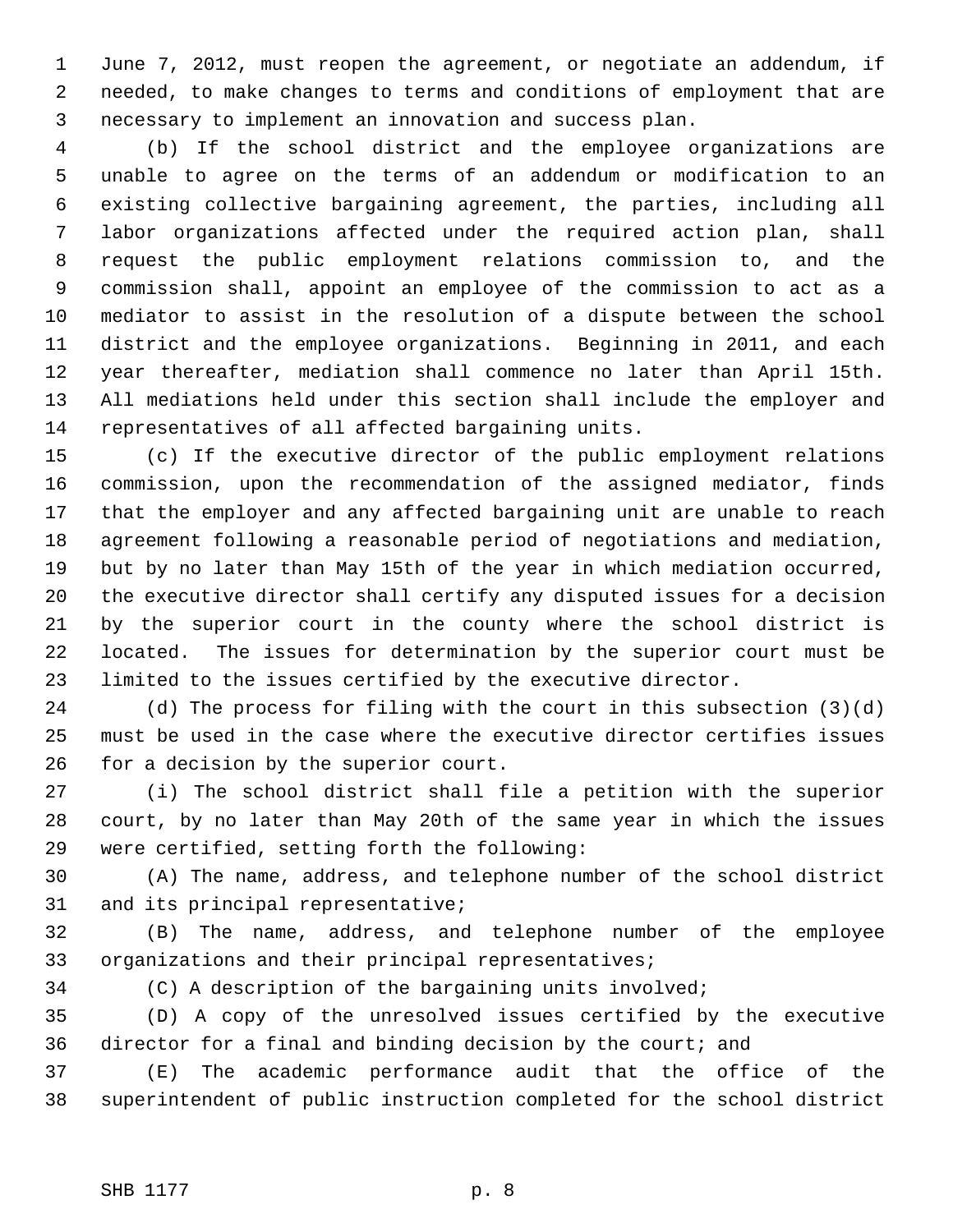1 in the case of a required action district, or the comprehensive needs 2 assessment in the case of a collaborative schools for innovation and 3 success pilot project.

 4 (ii) Within seven days after the filing of the petition, each party 5 shall file with the court the proposal it is asking the court to order 6 be implemented in a required action plan or innovation and success plan 7 for the district for each issue certified by the executive director. 8 Contemporaneously with the filing of the proposal, a party must file a 9 brief with the court setting forth the reasons why the court should 10 order implementation of its proposal in the final plan.

11 (iii) Following receipt of the proposals and briefs of the parties, 12 the court must schedule a date and time for a hearing on the petition. 13 The hearing must be limited to argument of the parties or their counsel 14 regarding the proposals submitted for the court's consideration. The 15 parties may waive a hearing by written agreement.

16 (iv) The court must enter an order selecting the proposal for 17 inclusion in a required action plan that best responds to the issues 18 raised in the school district's academic performance audit, and allows 19 for the award of ((a federal school improvement grant or a grant from 20 other)) federal or state funds for school improvement to the district 21 from the office of the superintendent of public instruction to 22 implement (( $\theta$ ne of the four federal)) an intervention model(( $\theta$ )) or 23 turnaround principles. In the case of an innovation and success plan, 24 the court must enter an order selecting the proposal for inclusion in 25 the plan that best responds to the issues raised in the school's 26 comprehensive needs assessment. The court's decision must be issued no 27 later than June 15th of the year in which the petition is filed and is 28 final and binding on the parties; however the court's decision is 29 subject to appeal only in the case where it does not allow the school 30 district to implement a required action plan consistent with the 31 requirements for the award of ((a federal school improvement grant or 32 other)) federal or state funds for school improvement by the 33 superintendent of public instruction.

34 (e) Each party shall bear its own costs and attorneys' fees 35 incurred under this statute.

36 (f) Any party that proceeds with the process in this section after 37 knowledge that any provision of this section has not been complied with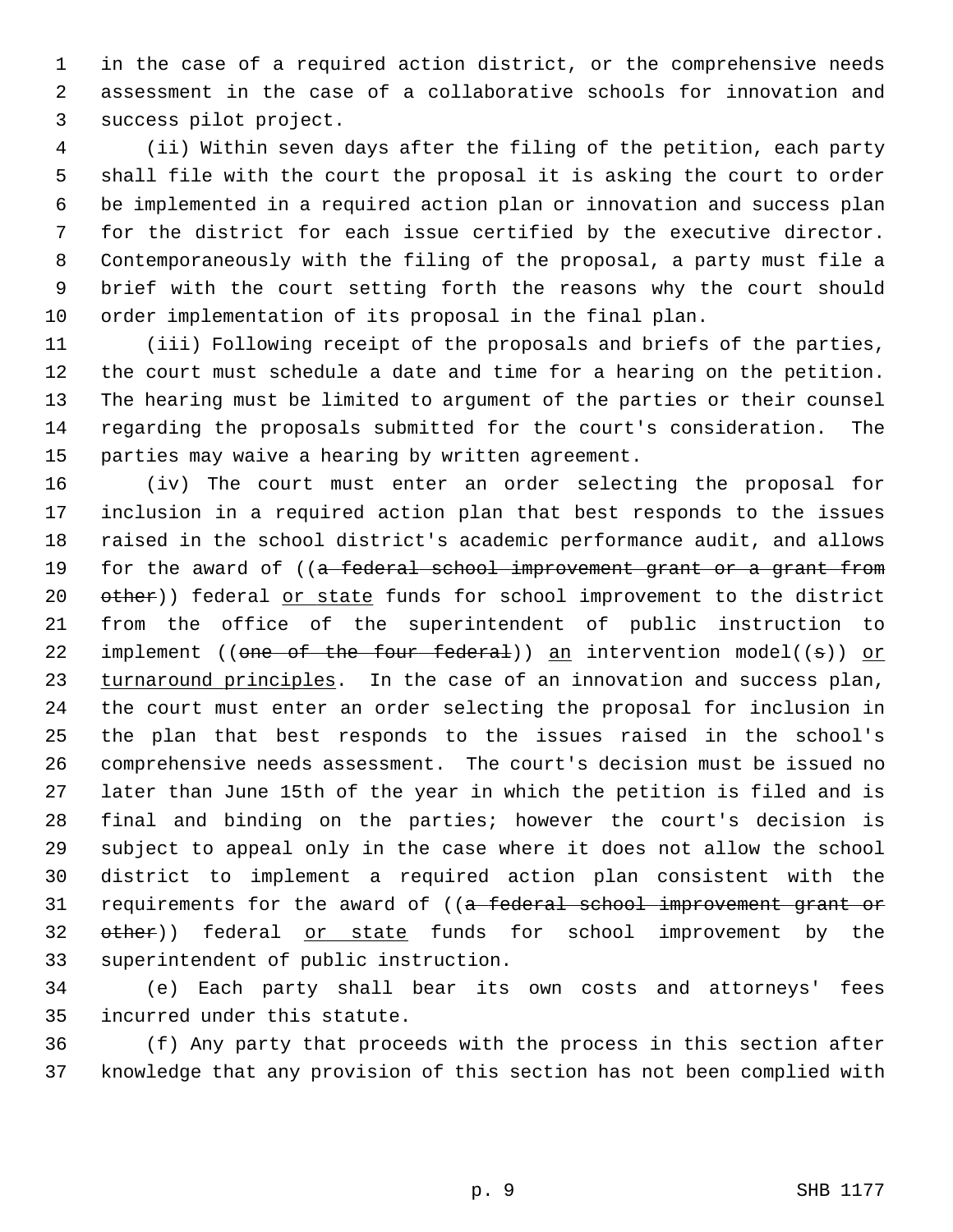1 and who fails to state its objection in writing is deemed to have 2 waived its right to object.

 3 (4) All contracts entered into between a school district and an 4 employee must be consistent with this section and allow school 5 districts designated as required action districts to implement ((one of 6 the four federal models)) the intervention model or turnaround 7 principles in a required action plan.

 8 **Sec. 6.** RCW 28A.657.050 and 2010 c 235 s 105 are each amended to 9 read as follows:

10 (1) The local district superintendent and local school board of a 11 school district designated as a required action district must submit a 12 required action plan to the state board of education for approval. 13 Unless otherwise required by subsection (3) of this section, the plan 14 must be submitted under a schedule as required by the state board. A 15 required action plan must be developed in collaboration with 16 administrators, teachers, and other staff, parents, unions representing 17 any employees within the district, students, and other representatives 18 of the local community. The superintendent of public instruction shall 19 provide a district with assistance in developing its plan if requested. 20 The school board must conduct a public hearing to allow for comment on 21 a proposed required action plan. The local school district shall 22 submit the plan first to the office of the superintendent of public 23 instruction to review and approve that the plan is consistent with 24 federal and state guidelines, as applicable. After the office of the 25 superintendent of public instruction has approved that the plan is 26 consistent with federal and state guidelines, the local school district 27 must submit its required action plan to the state board of education 28 for approval.

29 (2) A required action plan must include all of the following:

30 (a) Implementation of ((one of the four federal)) an intervention 31 model(( $\pm$ )) or turnaround principles required for the receipt of ( $\pm$ )) 32 federal or state funds for school improvement  $((\text{grant}_t))$  for those 33 persistently lowest-achieving schools that the district will be 34 focusing on for required action. ((However, a district may not 35 establish a charter school under a federal intervention model without 36 express legislative authority. The intervention models are the 37 turnaround, restart, school closure, and transformation models.)) The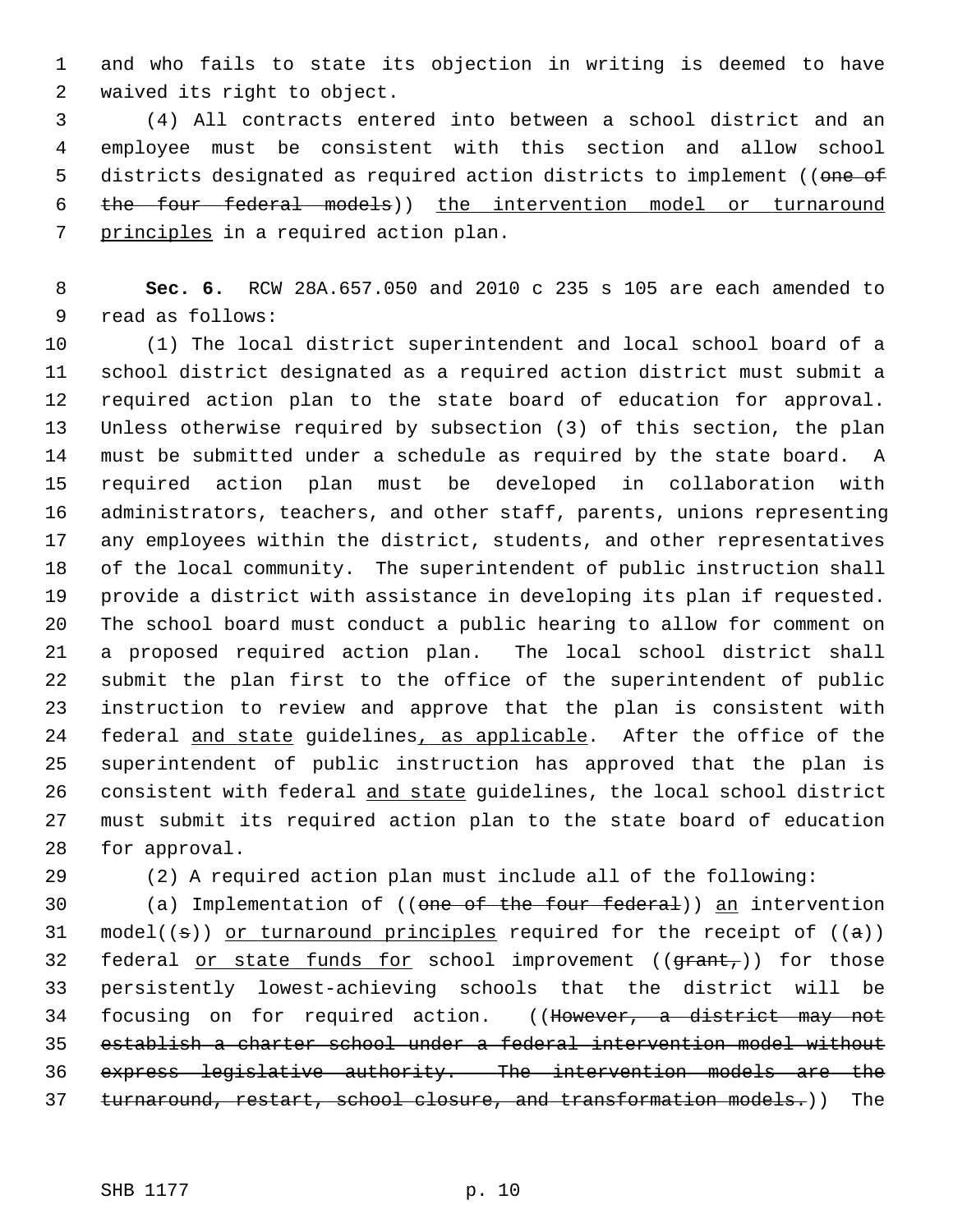1 intervention model selected and the implementation of turnaround 2 principles must address the concerns raised in the academic performance 3 audit and be intended to improve student performance to allow a school 4 district to be removed from the list of districts designated as a 5 required action district by the state board of education within three 6 years of implementation of the plan;

7 (b) Submission of an application for ((a federal school improvement 8 grant or a grant from other)) federal or state funds for school 9 improvement to the superintendent of public instruction;

10 (c) A budget that provides for adequate resources to implement the 11 ((federal)) model selected and any other requirements of the plan;

12 (d) A description of the changes in the district's or school's 13 existing policies, structures, agreements, processes, and practices 14 that are intended to attain significant achievement gains for all 15 students enrolled in the school and how the district intends to address 16 the findings of the academic performance audit; and

17 (e) Identification of the measures that the school district will 18 use in assessing student achievement at a school identified as a 19 persistently lowest-achieving school, which include improving 20 mathematics and reading or English language arts student achievement 21 and graduation rates as defined by the office of the superintendent of 22 public instruction that enable the school to no longer be identified as 23 a persistently lowest-achieving school.

24 (3)(a) For any district designated for required action, the parties 25 to any collective bargaining agreement negotiated, renewed, or extended 26 under chapter 41.59 or 41.56 RCW after June 10, 2010, must reopen the 27 agreement, or negotiate an addendum, if needed, to make changes to 28 terms and conditions of employment that are necessary to implement a 29 required action plan.

30 (b) If the school district and the employee organizations are 31 unable to agree on the terms of an addendum or modification to an 32 existing collective bargaining agreement, the parties, including all 33 labor organizations affected under the required action plan, shall 34 request the public employment relations commission to, and the 35 commission shall, appoint an employee of the commission to act as a 36 mediator to assist in the resolution of a dispute between the school 37 district and the employee organizations. Beginning in 2011, and each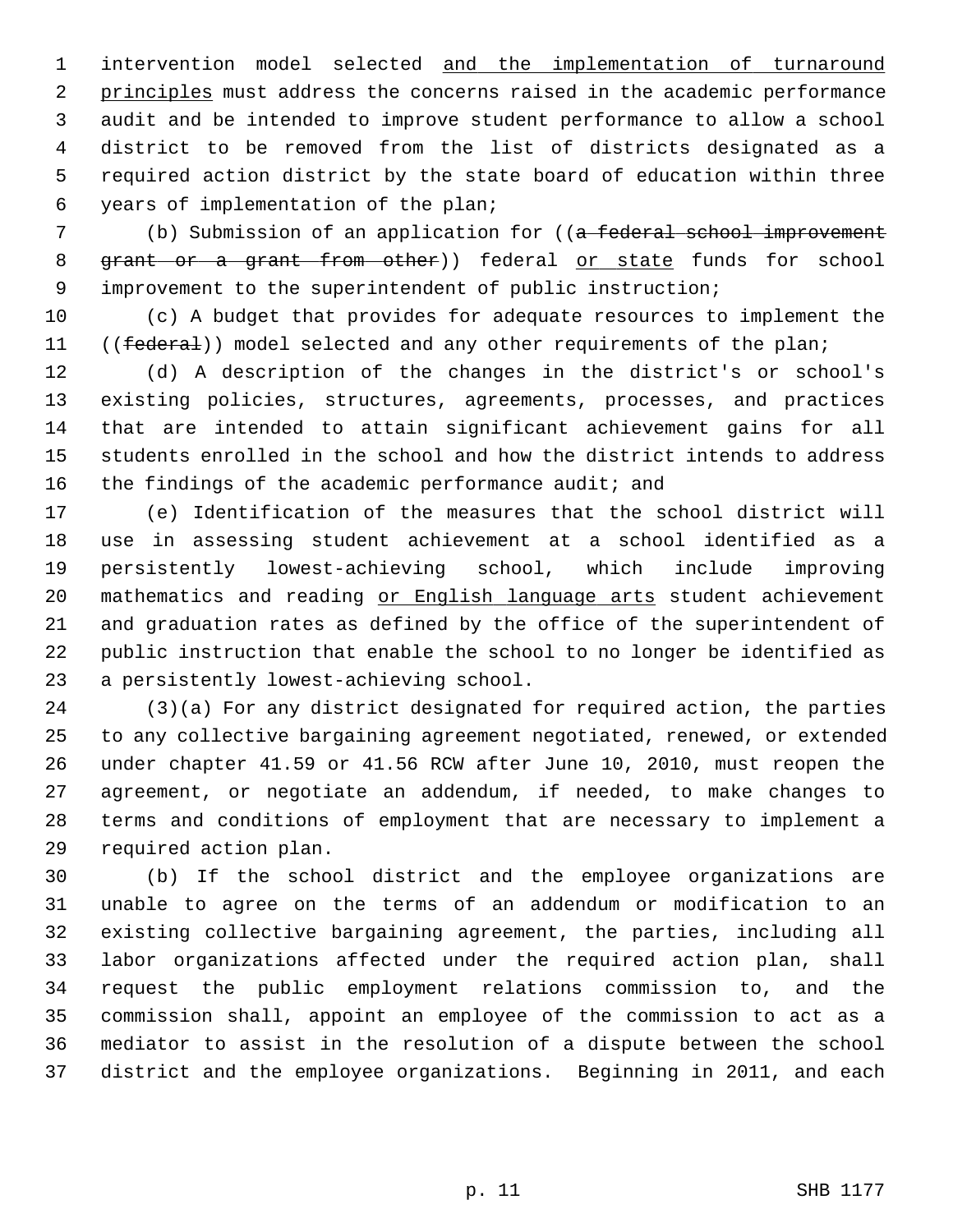1 year thereafter, mediation shall commence no later than April 15th. 2 All mediations held under this section shall include the employer and 3 representatives of all affected bargaining units.

 4 (c) If the executive director of the public employment relations 5 commission, upon the recommendation of the assigned mediator, finds 6 that the employer and any affected bargaining unit are unable to reach 7 agreement following a reasonable period of negotiations and mediation, 8 but by no later than May 15th of the year in which mediation occurred, 9 the executive director shall certify any disputed issues for a decision 10 by the superior court in the county where the school district is 11 located. The issues for determination by the superior court must be 12 limited to the issues certified by the executive director.

13 (d) The process for filing with the court in this subsection (3)(d) 14 must be used in the case where the executive director certifies issues 15 for a decision by the superior court.

16 (i) The school district shall file a petition with the superior 17 court, by no later than May 20th of the same year in which the issues 18 were certified, setting forth the following:

19 (A) The name, address, and telephone number of the school district 20 and its principal representative;

21 (B) The name, address, and telephone number of the employee 22 organizations and their principal representatives;

23 (C) A description of the bargaining units involved;

24 (D) A copy of the unresolved issues certified by the executive 25 director for a final and binding decision by the court; and

26 (E) The academic performance audit that the office of the 27 superintendent of public instruction completed for the school district.

28 (ii) Within seven days after the filing of the petition, each party 29 shall file with the court the proposal it is asking the court to order 30 be implemented in a required action plan for the district for each 31 issue certified by the executive director. Contemporaneously with the 32 filing of the proposal, a party must file a brief with the court 33 setting forth the reasons why the court should order implementation of 34 its proposal in the final plan.

35 (iii) Following receipt of the proposals and briefs of the parties, 36 the court must schedule a date and time for a hearing on the petition. 37 The hearing must be limited to argument of the parties or their counsel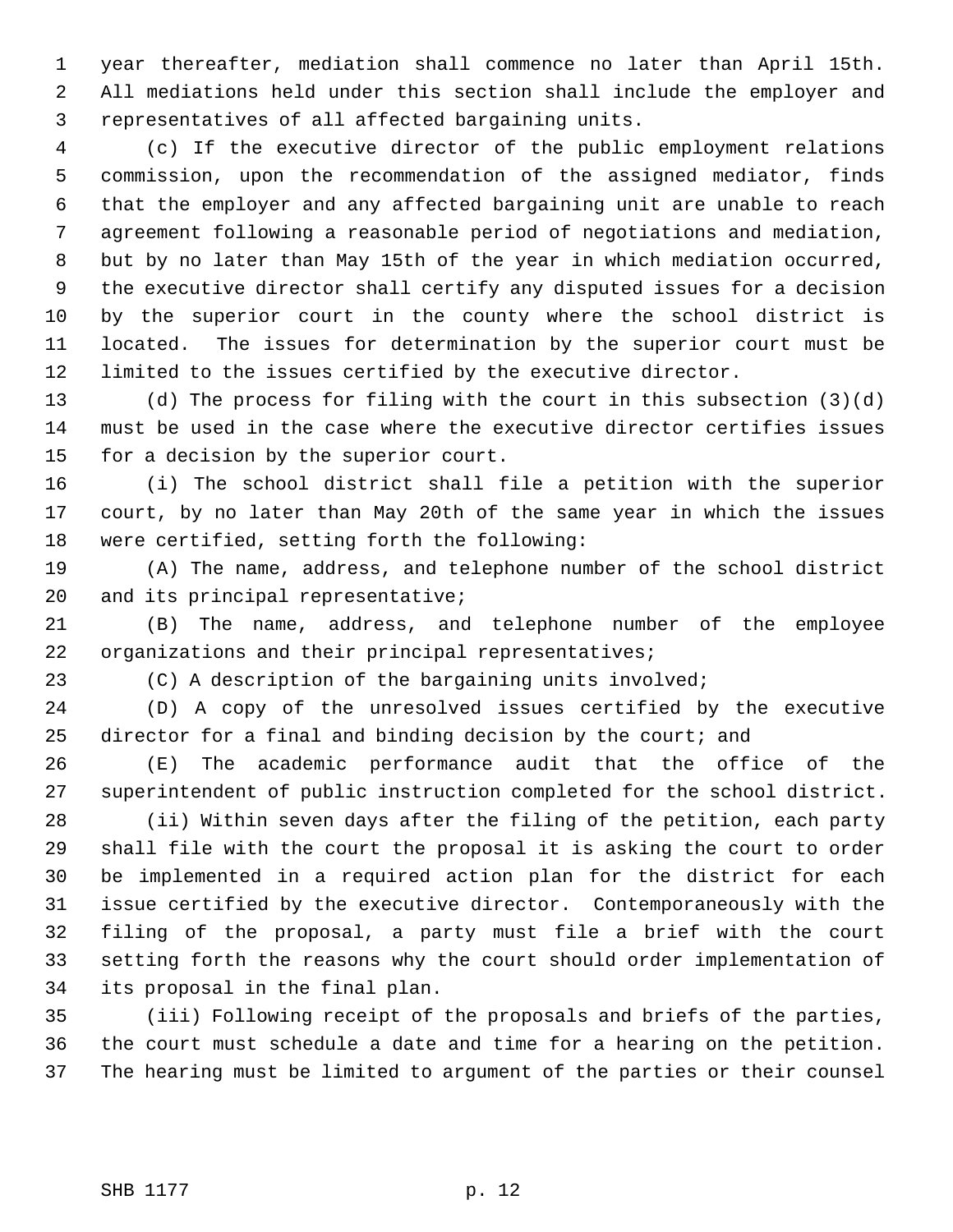1 regarding the proposals submitted for the court's consideration. The 2 parties may waive a hearing by written agreement.

 3 (iv) The court must enter an order selecting the proposal for 4 inclusion in a required action plan that best responds to the issues 5 raised in the school district's academic performance audit, and allows 6 for the award of ((a federal school improvement grant or a grant from 7 other)) federal or state funds for school improvement to the district 8 from the office of the superintendent of public instruction to 9 implement ((one of the four federal)) an intervention model((s)) or 10 turnaround principles. The court's decision must be issued no later 11 than June 15th of the year in which the petition is filed and is final 12 and binding on the parties; however the court's decision is subject to 13 appeal only in the case where it does not allow the school district to 14 implement a required action plan consistent with the requirements for 15 the award of ((a federal school improvement grant or other)) federal or 16 state funds for school improvement by the superintendent of public 17 instruction.

18 (e) Each party shall bear its own costs and attorneys' fees 19 incurred under this statute.

20 (f) Any party that proceeds with the process in this section after 21 knowledge that any provision of this section has not been complied with 22 and who fails to state its objection in writing is deemed to have 23 waived its right to object.

24 (4) All contracts entered into between a school district and an 25 employee must be consistent with this section and allow school 26 districts designated as required action districts to implement ((one of 27 the four federal models)) the intervention model or turnaround 28 principles in a required action plan.

29 **Sec. 7.** RCW 28A.657.060 and 2010 c 235 s 106 are each amended to 30 read as follows:

31 A required action plan developed by a district's school board and 32 superintendent must be submitted to the state board of education for 33 approval. The state board must accept for inclusion in any required 34 action plan the final decision by the superior court on any issue 35 certified by the executive director of the public employment relations 36 commission under the process in RCW 28A.657.050. The state board of 37 education shall approve a plan proposed by a school district only if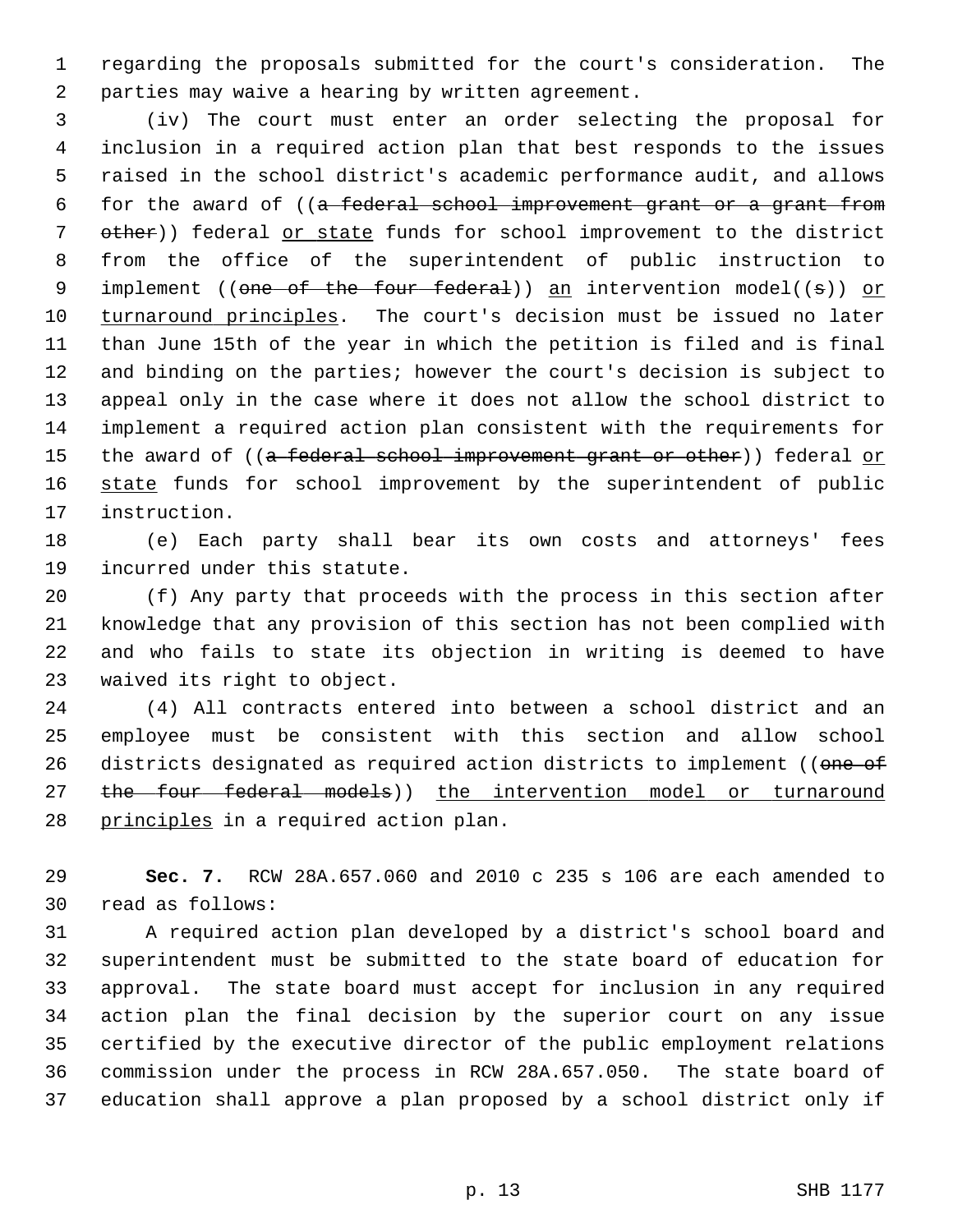1 the plan meets the requirements in RCW 28A.657.050 and provides 2 sufficient remedies to address the findings in the academic performance 3 audit to improve student achievement. Any addendum or modification to 4 an existing collective bargaining agreement, negotiated under RCW 5 28A.657.050 or by agreement of the district and the exclusive 6 bargaining unit, related to student achievement or school improvement 7 shall not go into effect until approval of a required action plan by 8 the state board of education. If the state board does not approve a 9 proposed plan, it must notify the local school board and local 10 district's superintendent in writing with an explicit rationale for why 11 the plan was not approved. Nonapproval by the state board of education 12 of the local school district's initial required action plan submitted 13 is not intended to trigger any actions under RCW 28A.657.080. With the 14 assistance of the office of the superintendent of public instruction, 15 the superintendent and school board of the required action district 16 shall either:  $((+a)$   $+(1)+$ )) (1) Submit a new plan to the state board 17 of education for approval within forty days of notification that its 18 plan was rejected, or  $((+b) - \{(2)\})$  (2) submit a request to the 19 required action plan review panel established under RCW 28A.657.070 for 20 reconsideration of the state board's rejection within ten days of the 21 notification that the plan was rejected. If federal or state funds for 22 school improvement are not available, the plan is not required to be 23 implemented until such funding becomes available. If federal or state 24 funds for this purpose are available, a required action plan must be 25 implemented in the immediate school year following the district's 26 designation as a required action district.

27 **Sec. 8.** RCW 28A.657.070 and 2010 c 235 s 107 are each amended to 28 read as follows:

29 (1) A required action plan review panel shall be established to 30 offer an objective, external review of a request from a school district 31 for reconsideration of the state board of education's rejection of the 32 district's required action plan. The review and reconsideration by the 33 panel shall be based on whether the state board of education gave 34 appropriate consideration to the unique circumstances and 35 characteristics identified in the academic performance audit of the 36 local school district whose required action plan was rejected.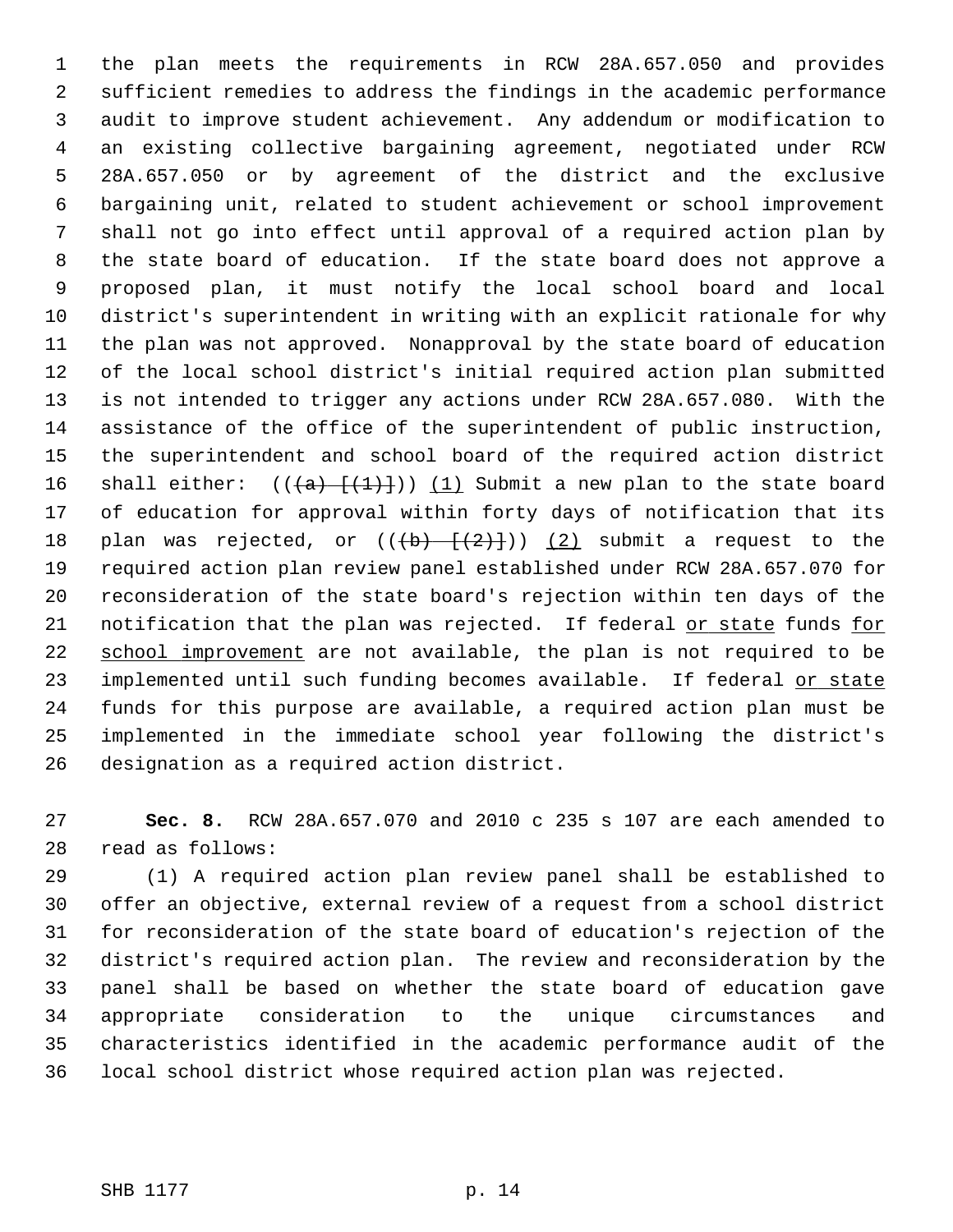1 (2)(a) The panel shall be composed of five individuals with 2 expertise in school improvement, school and district restructuring, or 3 parent and community involvement in schools. Two of the panel members 4 shall be appointed by the speaker of the house of representatives; two 5 shall be appointed by the president of the senate; and one shall be 6 appointed by the governor.

 7 (b) The speaker of the house of representatives, president of the 8 senate, and governor shall solicit recommendations for possible panel 9 members from the Washington association of school administrators, the 10 Washington state school directors' association, the association of 11 Washington school principals, the ((achievement)) educational 12 opportunity gap oversight and accountability committee, and 13 associations representing certificated teachers, classified school 14 employees, and parents.

15 (c) Members of the panel shall be appointed no later than December 16 1, 2010, but the superintendent of public instruction shall convene the 17 panel only as needed to consider a school district's request for 18 reconsideration. Appointments shall be for a four-year term, with 19 opportunity for reappointment. Reappointments in the case of a vacancy 20 shall be made expeditiously so that all requests are considered in a 21 timely manner.

22 (3) The required action plan review panel may reaffirm the decision 23 of the state board of education, recommend that the state board 24 reconsider the rejection, or recommend changes to the required action 25 plan that should be considered by the district and the state board of 26 education to secure approval of the plan. The state board of education 27 shall consider the recommendations of the panel and issue a decision in 28 writing to the local school district and the panel. If the school 29 district must submit a new required action plan to the state board of 30 education, the district must submit the plan within forty days of the 31 board's decision.

32 (4) The state board of education and superintendent of public 33 instruction must develop timelines and procedures for the deliberations 34 under this section so that school districts can implement a required 35 action plan within the time frame required under RCW 28A.657.060.

36 **Sec. 9.** RCW 28A.657.090 and 2010 c 235 s 109 are each amended to 37 read as follows: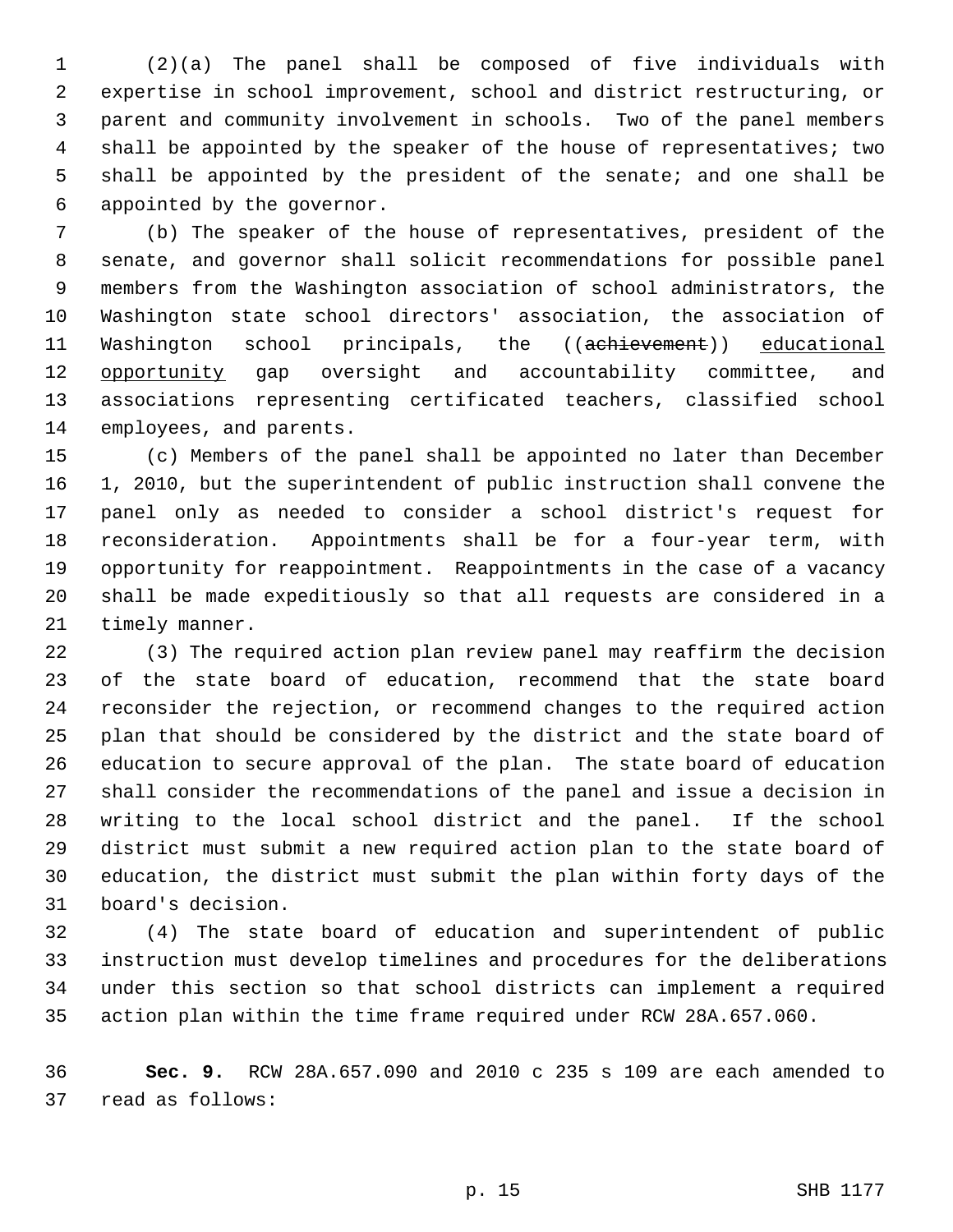1 A school district must implement a required action plan upon 2 approval by the state board of education. The office of  $((\text{the-})^2)$  the 3 superintendent of public instruction must provide the required action 4 district with technical assistance and ((federal school improvement 5 grant funds or other)) federal or state funds for school improvement, 6 if available, to implement an approved plan. The district must submit 7 a report to the superintendent of public instruction that provides the 8 progress the district is making in meeting the student achievement 9 goals based on the state's assessments, identifying strategies and 10 assets used to solve audit findings, and establishing evidence of 11 meeting plan implementation benchmarks as set forth in the required 12 action plan.

13 **Sec. 10.** RCW 28A.657.110 and 2010 c 235 s 111 are each amended to 14 read as follows:

15 (1) By November 1, 2013, the state board of education shall 16 ((continue to refine the development of)) propose rules establishing an 17 accountability framework that creates a unified system of support for 18 challenged schools( $(\tau)$ ) that aligns with basic education, increases the 19 level of support based upon the magnitude of need, and uses data for 20 decisions. The board must seek input from the public and interested groups in developing the framework. Based on the framework, the superintendent of public instruction shall design a comprehensive system of specific strategies for recognition, provision of 24 differentiated support and targeted assistance, and, if necessary, requiring intervention in schools and districts. The superintendent shall submit the system design to the state board of education for review. The state board of education shall recommend approval or modification of the system design to the superintendent no later than January 1, 2014, and the system must be implemented statewide no later than the 2014-15 school year. To the extent state funds are appropriated for this purpose, the system must apply equally to Title I, Title I-eligible, and non-Title I schools in the state.

33 (2) The state board of education shall develop ((an 34 accountability)) a Washington achievement index to identify schools and 35 districts for recognition, for continuous improvement, and for 36 additional state support. The index shall be based on criteria that 37 are fair, consistent, and transparent. Performance shall be measured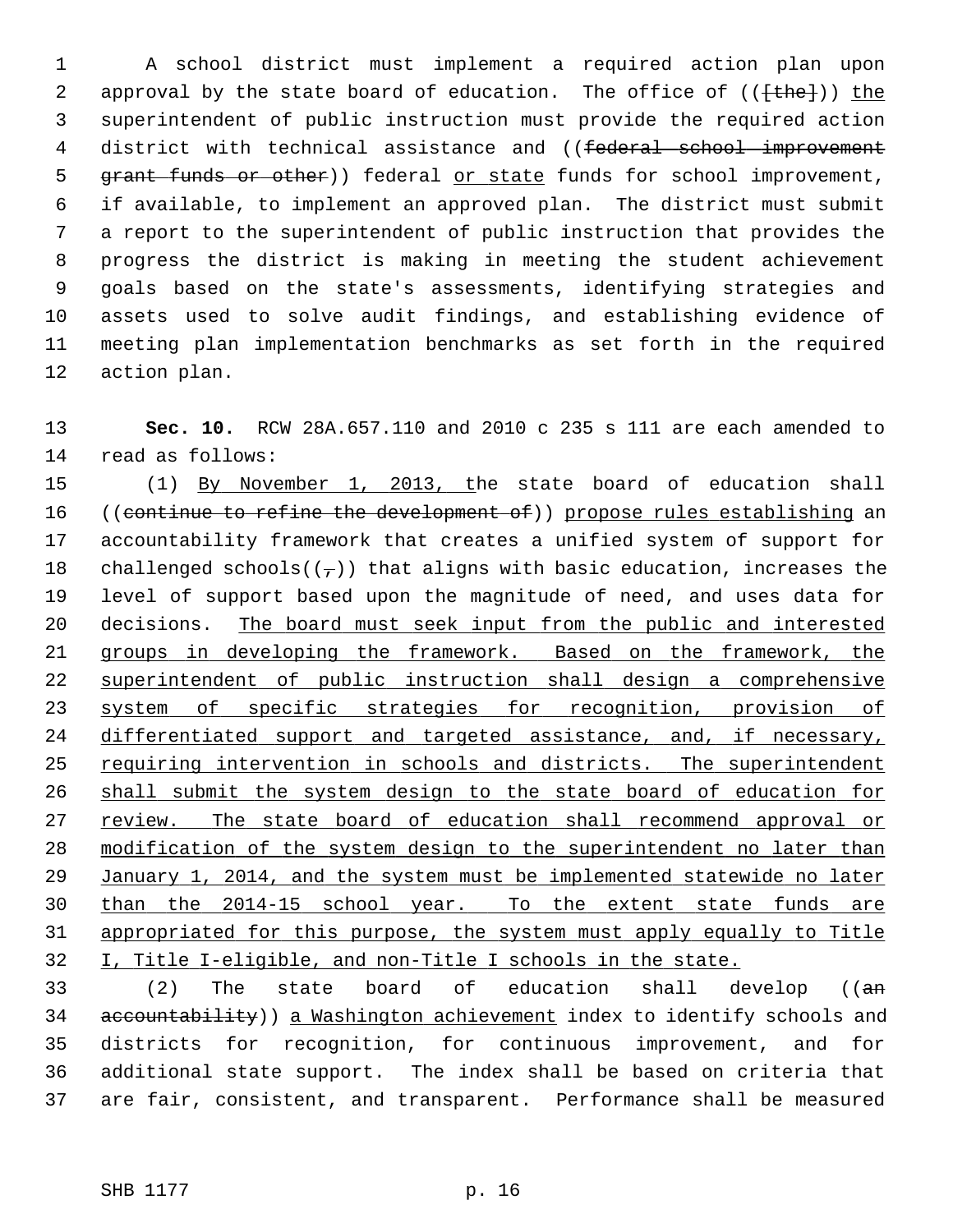1 using multiple outcomes and indicators including, but not limited to, 2 graduation rates and results from statewide assessments. The index 3 shall be developed in such a way as to be easily understood by both 4 employees within the schools and districts, as well as parents and 5 community members. It is the legislature's intent that the index 6 provide feedback to schools and districts to self-assess their 7 progress, and enable the identification of schools with exemplary 8 student performance and those that need assistance to overcome 9 challenges in order to achieve exemplary student performance.

10 (3) The state board of education, in cooperation with the office of 11 the superintendent of public instruction, shall annually recognize 12 schools for exemplary performance as measured on the ((state board of 13 education accountability)) Washington achievement index. The state 14 board of education shall have ongoing collaboration with the 15 ((achievement)) educational opportunity gap oversight and 16 accountability committee regarding the measures used to measure the 17 closing of the achievement gaps and the recognition provided to the 18 school districts for closing the achievement gaps.

19 (4) In coordination with the superintendent of public instruction, 20 the state board of education shall seek approval from the United States 21 department of education for use of the ((accountability)) Washington 22 achievement index and the state system of differentiated support, 23 assistance, and intervention( $(\tau)$ ) to replace the federal accountability 24 system under P.L. 107-110, the no child left behind act of 2001.

25 (5) The state board of education shall work with the education data 26 center established within the office of financial management and the 27 technical working group established in ((section 112, chapter 548, Laws 28 of 2009)) RCW 28A.290.020 to determine the feasibility of using the 29 prototypical funding allocation model as not only a tool for allocating 30 resources to schools and districts but also as a tool for schools and 31 districts to report to the state legislature and the state board of 32 education on how the state resources received are being used.

33 NEW SECTION. **Sec. 11.** Section 5 of this act expires June 30, 34 2019.